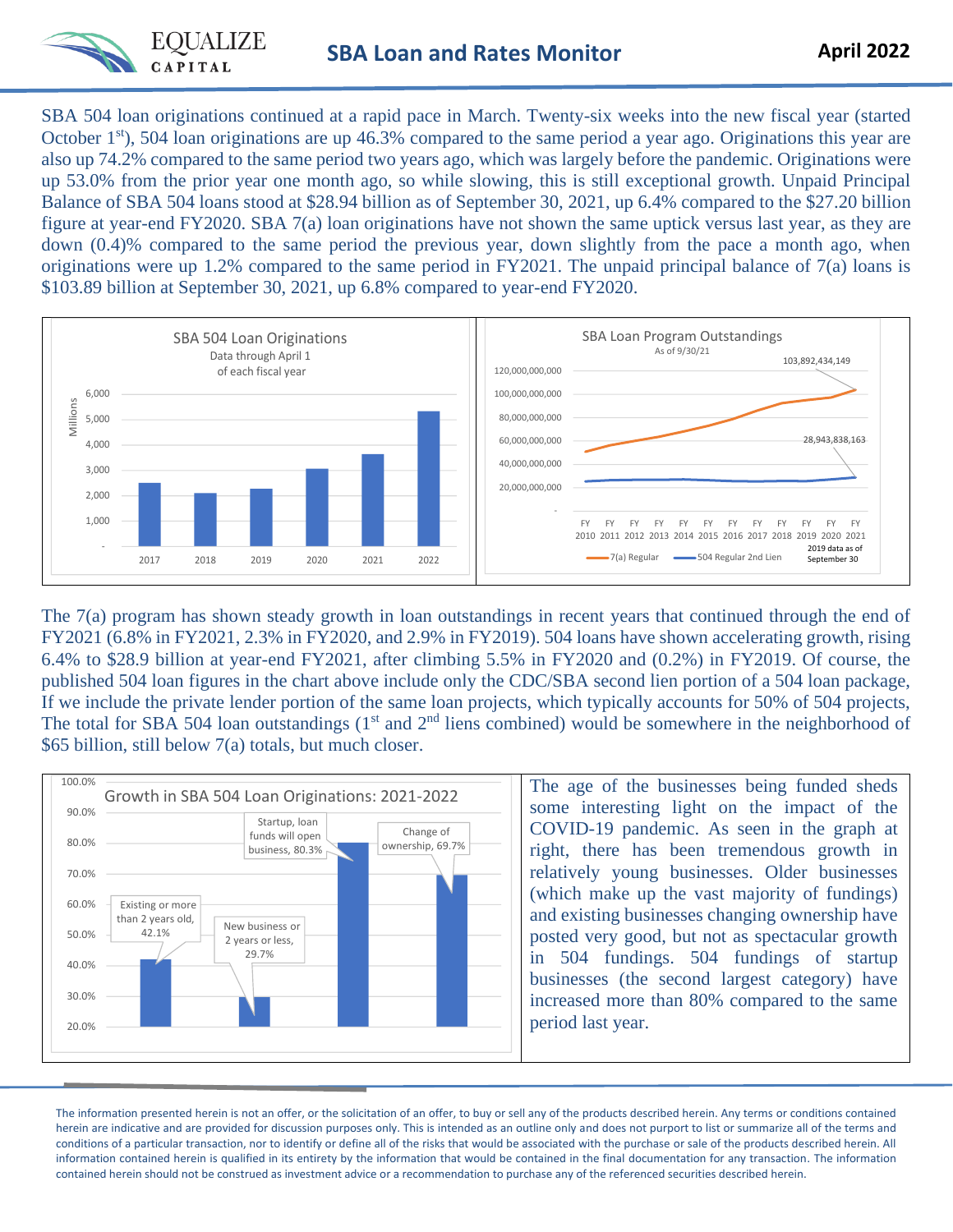**News Blurb(s) of the Month –** Fair-Lending Enforcement in 2022, Part 2: Codifying Discriminatory-Effects Standards and Enforcing CRA Data-Collection Standards**,** The National Law Review

**March 24, 2022** – The degree of enforcement of the fair lending laws by the regulators can vary depending on which administration is in office, and the Biden administration is no exception. The Biden administration is just a year old, so there has not been time for much new litigation, but policymakers appointed by President Biden have issued pronouncements signaling what the banking industry can expect, specifically including changes from the Trump administration.

<https://www.natlawreview.com/article/fair-lending-enforcement-2022-part-2-codifying-discriminatory-effects-standards-and>

|             |                                             | Top SBA 504 Lenders   |                                             |                        |
|-------------|---------------------------------------------|-----------------------|---------------------------------------------|------------------------|
|             | FY2021 (Through Sep. 30, 2021)              | Volume<br>(SMillions) | FY2022 (Through Dec. 31, 2021)              | Volume<br>(\$Millions) |
| <b>CDCs</b> | Mortgage Capital Development C              | \$448.8               | Mortgage Capital Development C              | \$207.6                |
|             | 2nd Liens CDC Small Business Finance Cor    | S440.1                | <b>CDC Small Business Finance Cor</b>       | \$176.7                |
|             | <b>Business Finance Capital</b>             | \$427.3               | Florida First Capital Finance               | \$136.9                |
|             | Florida First Capital Finance               | \$375.3               | <b>Business Finance Capital</b>             | \$136.6                |
|             | <b>Empire State Certified Develop</b>       | \$362.7               | <b>Empire State Certified Develop</b>       | \$135.8                |
|             | Florida Business Development C              | \$304.6               | Florida Business Development C              | \$125.0                |
|             | WBD, Inc.                                   | \$270.5               | California Statewide Certified              | <b>S88.0</b>           |
|             | California Statewide Certified              | \$267.9               | <b>Mountain West Small Business F</b>       | \$83.2                 |
|             | <b>Mountain West Small Business F</b>       | \$264.0               | WBD, Inc.                                   | \$77.8                 |
|             | <b>Small Business Growth Corporat</b>       | \$245.2               | <b>Small Business Growth Corporat</b>       | \$66.8                 |
|             | <b>Total</b>                                | \$8,218.1             | Total                                       | \$2,900.5              |
| Banks/      | JPMORGAN CHASE BANK, NATIONAL ASSOCIATION   | \$417.2               | JPMORGAN CHASE BANK, NATIONAL ASSOCIATION   | \$95.9                 |
| <b>TPLs</b> | WELLS FARGO BANK, NATIONAL ASSOCIATION      | \$231.6               | <b>CITY NATIONAL BANK</b>                   | \$79.9                 |
| 1st liens   | <b>CITY NATIONAL BANK</b>                   | \$202.9               | POPPY BANK                                  | \$76.2                 |
|             | BANK OF AMERICA, NATIONAL ASSOCIATION       | \$193.7               | WELLS FARGO BANK, NATIONAL ASSOCIATION      | \$74.9                 |
|             | ONEWEST BANK, A DIVISION OF                 | \$159.7               | BANK OF AMERICA, NATIONAL ASSOCIATION       | \$72.2                 |
|             | ZIONS BANK, A DIVISION OF                   | \$152.6               | ONEWEST BANK, A DIVISION OF                 | \$61.9                 |
|             | <b>BANK FIVE NINE</b>                       | \$136.7               | ZIONS BANK, A DIVISION OF                   | \$52.0                 |
|             | TD BANK, NATIONAL ASSOCIATION               | \$126.7               | <b>BANK FIVE NINE</b>                       | <b>S48.7</b>           |
|             | <b>BANK OF THE WEST</b>                     | \$117.9               | MUFG UNION BANK, NATIONAL ASSOCIATION       | \$46.4                 |
|             | TRUIST BANK D/B/A BRANCH BANKING & TRUST CO | \$111.0               | TRUIST BANK D/B/A BRANCH BANKING & TRUST CO | S42.1                  |
|             | Total                                       | \$10,710.4            | Total                                       | \$3,873.3              |

| <b>Top States for SBA 504 Loan Approvals</b> |                                |           |                                      |  |  |  |  |  |
|----------------------------------------------|--------------------------------|-----------|--------------------------------------|--|--|--|--|--|
|                                              | FY2021 (Through Sep. 30, 2021) |           | FY2022 (Through Dec. 31, 2021)       |  |  |  |  |  |
| CA                                           | \$1,936,220,000                | CA        | \$713,310,000                        |  |  |  |  |  |
| <b>FL</b>                                    | \$658,573,000                  | <b>FL</b> | \$260,113,000                        |  |  |  |  |  |
| <b>TX</b>                                    | \$406,503,000                  | <b>TX</b> | \$138,980,000                        |  |  |  |  |  |
| IL                                           | \$346,816,000                  | IL        | \$121,224,000                        |  |  |  |  |  |
| <b>NY</b>                                    | \$329,880,000                  | UT        | \$113,173,000                        |  |  |  |  |  |
| UT                                           | \$313,330,000                  | <b>NY</b> | \$109,811,000                        |  |  |  |  |  |
| WI                                           | \$297,781,000                  | AZ        | \$98,228,000                         |  |  |  |  |  |
| <b>MN</b>                                    | \$281,289,000                  | <b>MN</b> | \$94,822,000                         |  |  |  |  |  |
| CO                                           | \$238,617,000                  | WI        | \$86,922,000                         |  |  |  |  |  |
| GA                                           | \$209,152,000                  | GA        | \$81,172,000                         |  |  |  |  |  |
| Source: SBA                                  |                                |           | SBA Fiscal Years end on September 30 |  |  |  |  |  |

## **About Us**

Equalize Capital LLC is an SEC-registered investment adviser that provides investment management services to the Equalize Community Development Fund (EQCDX) and is responsible for the management of the Fund's portfolio of investments.